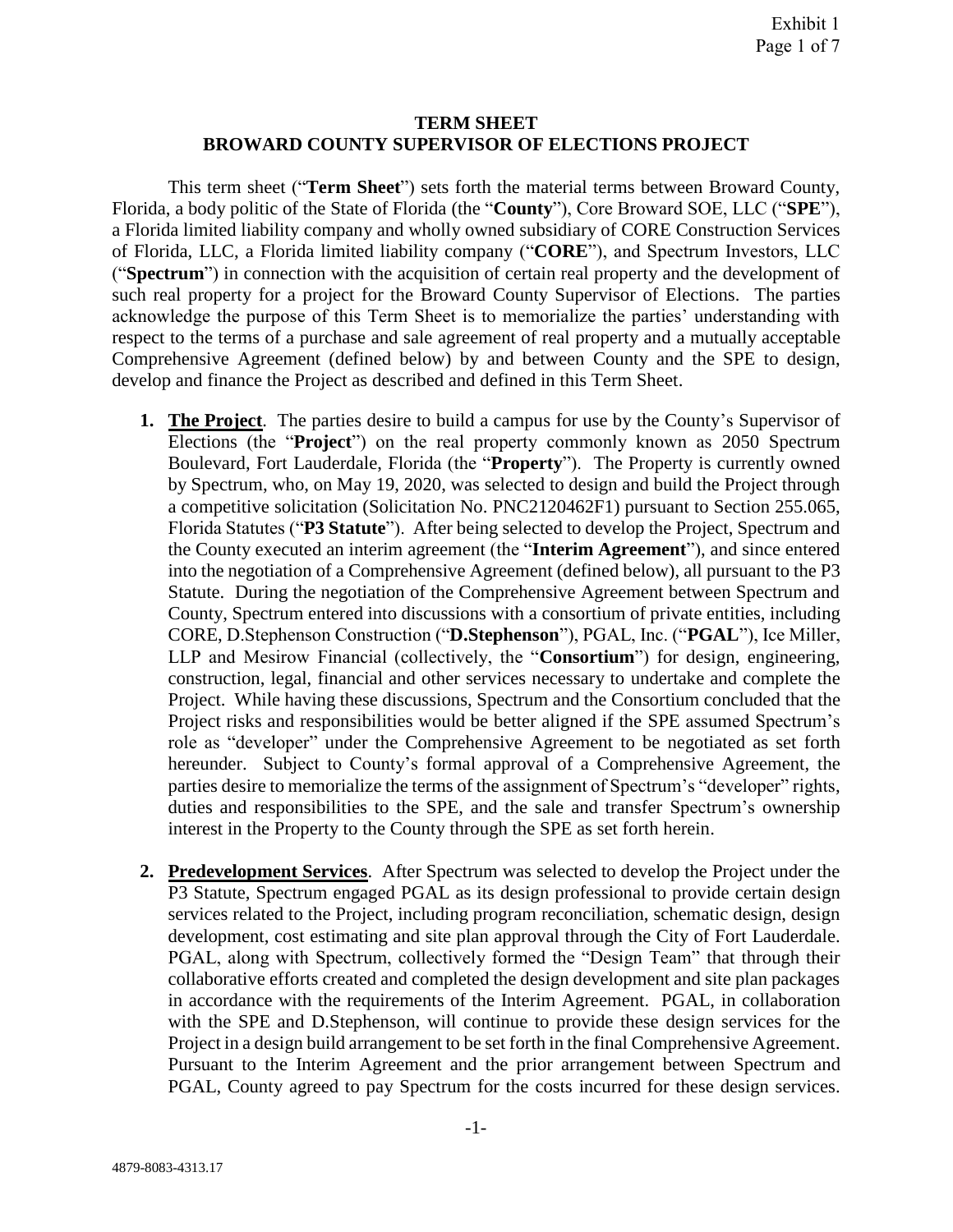Upon approval and execution of this Term Sheet, the Consortium in conjunction with the SPE, will continue to work on and complete project plans and budgets for County approval, continue to perform pre-construction and design services, complete diligence with respect to the Property, and undertake any other obligations contemplated by County prior to County's acquisition of the Property. The work performed by the Consortium after the Term Sheet is approved and executed will be "at-risk", without any assurance of being compensated for its efforts should the parties fail to finalize a Comprehensive Agreement or reach closing for the acquisition of the Property.

- **3. Comprehensive Agreement**. County and the SPE agree to negotiate a final Comprehensive Agreement ("**Comprehensive Agreement**"). The parties hereby acknowledge that County is a governmental entity within the State of Florida and must approve a final Comprehensive Agreement in accordance with the P3 Statutes, and all other applicable laws of the State of Florida before County can execute or be bound by the Comprehensive Agreement, or any other documentation relating to the Project. County and the SPE will use good faith efforts to negotiate a final Comprehensive Agreement. The Comprehensive Agreement will authorize the SPE to design, develop, and construct the Project, and will include provisions that provide for thirty percent (30%) of the direct construction cost be allocated to "CBE" entities and compliance with County's prevailing wage ordinance, or as otherwise agreed to by the parties. County and the SPE shall execute the agreed upon Comprehensive Agreement prior to acquisition of the Property as set forth in Section 6. The Comprehensive Agreement will contain the required terms referenced in Sections 4, 7, 8, 9 and 10 and 11 herein. Spectrum will not be a party to the Comprehensive Agreement. The Comprehensive Agreement will contain agreed upon "exit ramps" that will condition the parties' obligations upon the following (collectively, the "**Closing Conditions**"): (i) County's approval of the Plans and Specifications (as defined below), Project budget, (ii) County's acquisition of the Property for the agreed upon consideration and on the agreed upon timeline, and (iii) the County's satisfaction that all aspects of the Project and Comprehensive Agreement have been approved in accordance with all applicable laws of the State of Florida.
- **4. Project Acquisition and Financing**. The terms required for the acquisition and/or financing of the Project shall be included in the final Comprehensive Agreement, will be determined solely by County and will include the timing of the payment of the Developer Fee as set forth below in Section 5. The SPE agrees that is will cooperate with County's determined acquisition and/or financing plan, and execute any document or agreement reasonably required in connection therewith.
- **5. Development Fee.** The County agrees to pay a fee to the SPE in the amount of \$5,000,000.00 ("**Development Fee**") for its development and delivery of the Project. The County agrees that the Development Fee shall be paid to the SPE in monthly installments based upon percentage of Project completion during the term of the Comprehensive Agreement.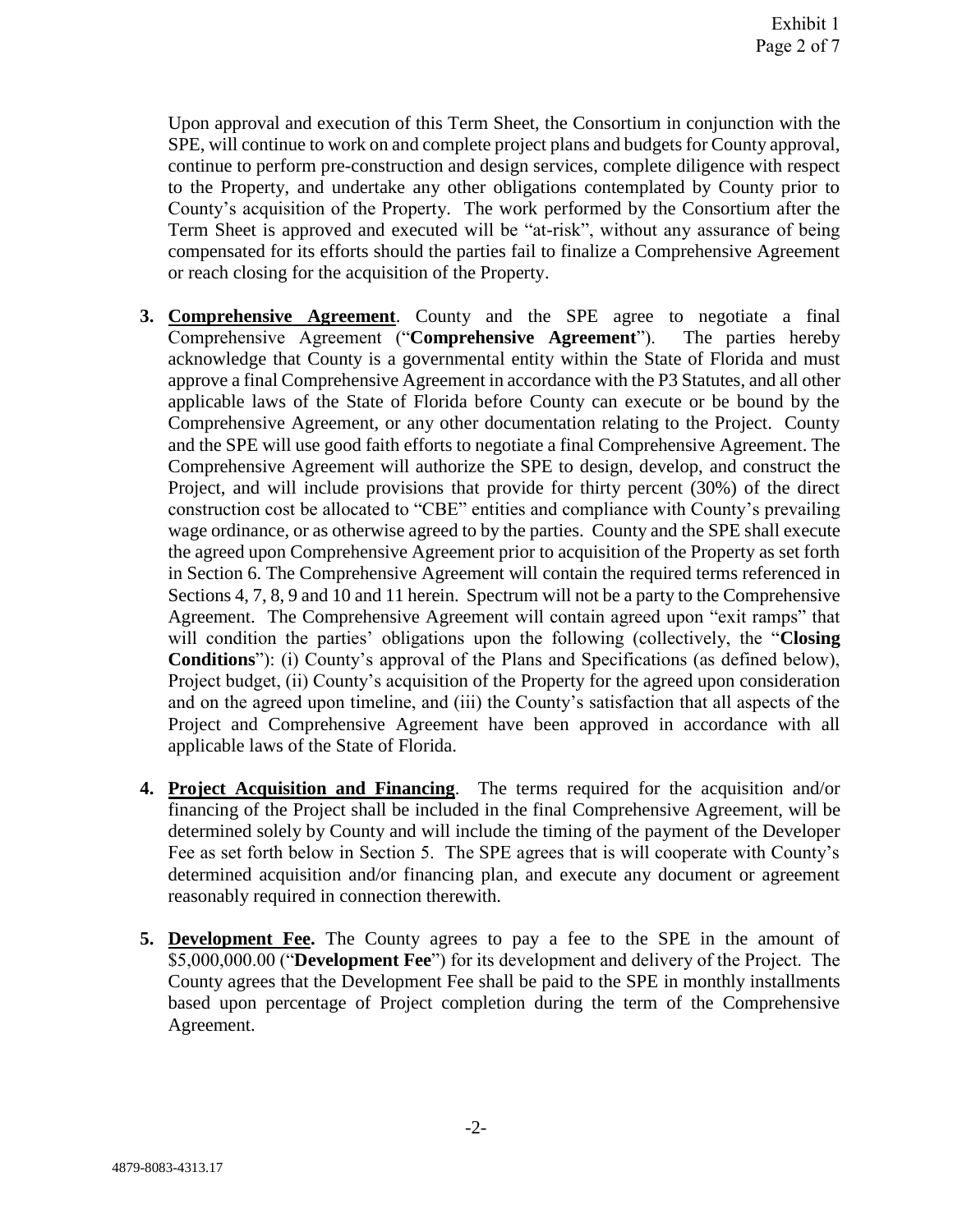- **6. Acquisition of the Property**. Spectrum has agreed to sell the Property to the SPE pursuant to the terms of a separate purchase agreement, which shall be executed prior to the execution of the Comprehensive Agreement (the "**Purchase Agreement**"). The sale and conveyance of the Property shall occur within fourteen (14) days after approval and execution of the final Comprehensive Agreement, pursuant to the terms of the Purchase Agreement. At closing for the acquisition of the Property, the County shall pay the SPE \$19,500,000.00, subject to standard prorations and credits toward the purchase price set forth in the Purchase Agreement ("**Purchase Price**") then the SPE shall direct Spectrum to deed the Property to County upon closing of the Property in accordance with the Purchase Agreement. Upon the closing of County's acquisition of the Property and recordation of the deed, Spectrum shall have no further duties or responsibilities to any of the Parties. The County's acquisition of the Property shall be final regardless of whether the Project is completed. Under the Comprehensive Agreement, all design, development, financing, and construction responsibilities in connection with the Project will be those of the SPE. In the event the County and the SPE are unable to agree to terms with respect to the Comprehensive Agreement on or before June 15, 2022, unless extended by mutual agreement of the County, SPE, CORE, and Spectrum, or the SPE fails to close on the purchase of the Property, Spectrum shall be fully and unconditionally released from any and all further obligations and responsibilities to the County and SPE related to the Project and Interim Agreement.
- **7. Project Costs**. In connection with the design, development, construction and final delivery of the Project, the costs of the Project (being subject to value engineering review and further budgeting) as approved by the County shall be included in the final Comprehensive Agreement, estimates of which are set forth in Exhibit A attached hereto.
- **8. Construction of the Project**. The Consortium shall construct the Project and all other improvements with respect to the Project (the "**Project Improvements**") conformity with the design development package and the City of Fort Lauderdale site plan (DRC) approval created by the Design Team. The Comprehensive Agreement shall contain provisions for the development of final plans and specifications, budgets and the structure of the acquisition and/or financing of the Project by the County, to include any other terms necessary to effectuate the design, development, and construction of the Project and the Project Improvements (collectively, the "**Plans and Specifications**").
- **9. Project Ownership and Use Post-Construction**. The Comprehensive Agreement shall require the SPE to deliver legal title to the Property to the County upon receiving the Purchase Price, and to deliver the Project to County upon receipt of all sums due upon substantial completion of the Project. The Comprehensive Agreement shall provide that upon delivery of the Project the County shall have the ability to utilize the Project for the County's intended use as contemplated in the design development and site plan approvals without any restrictions.
- **10. Project Timelines and Outside Completion Date**. The County and the SPE acknowledge that the Comprehensive Agreement will contain reasonable outside dates for the Project Improvements to be commenced and substantially completed, subject to customary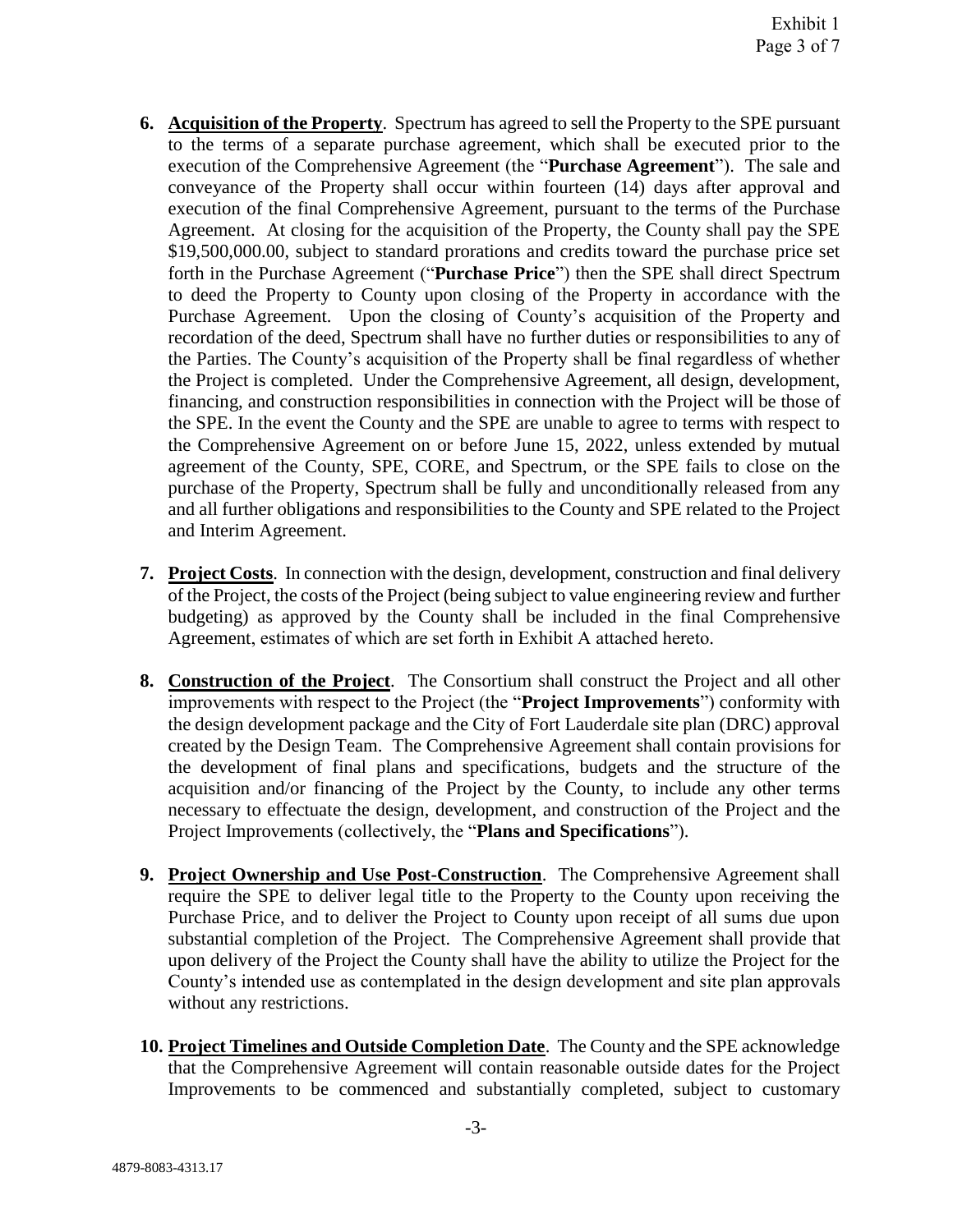excused delays. The County and the SPE will agree to all timelines and milestones to be set out in the Comprehensive Agreement to provide for the timely completion of the Project.

- **11. Term and Binding Effect of Term Sheet**. This Term Sheet is not intended as, and does not constitute, a binding agreement by any party, nor an agreement by any party to enter into a binding Comprehensive Agreement but is merely intended to specify some of the proposed terms and conditions of the transaction contemplated herein. Neither party may claim any legal rights against the other by reason of the signing of this Term Sheet or by taking any action in reliance thereon. Each party hereto fully understands that no party shall have any legal obligations to the other, or with respect to the proposed transaction, unless and until all the terms and conditions of the proposed transaction have been negotiated, agreed to by all parties and set forth in the Comprehensive Agreement which has been approved, duly authorized, signed and delivered by the County and the SPE. No party shall have any legal rights or obligations with respect to the other party or shall be responsible for any action or failure to take any action in detrimental reliance until the Comprehensive Agreement is executed by the County and the SPE. The County and SPE shall be obligated to negotiate the Comprehensive Agreement in good faith upon execution of this Term Sheet. This Term Sheet may be terminated upon written notice by the parties, however, so long as this Term Sheet remains in effect, the parties shall be bound by the terms contained herein. Notwithstanding the foregoing, or elsewhere in this Term Sheet, in the event the County and the SPE are unable to agree to terms with respect to the Comprehensive Agreement on or before June 15, 2022, unless extended by mutual agreement of the County, SPE, CORE, and Spectrum, or the SPE fails to close on the purchase of the Property within fourteen (14) days thereof, Spectrum shall be fully and unconditionally released from any and all further obligations and responsibilities to the County and SPE related to the Project and Interim Agreement.
- **12.** Assignment of Spectrum's Project Interests. Pursuant to the terms of the Assignment and Assumption Agreement by and between Spectrum and the SPE (the "Assignment"), Spectrum has or will assign to the SPE and the SPE has or will assume assumed all right, title and interest, in, to and under the Interim Agreement, Project, and approvals with respect to the Plans and Specification (collectively, the "Project Interests"), and from the date thereof Spectrum shall have no further or remaining rights, duties or responsibilities whatsoever in connection with the Project Interests, except with respect to Spectrum's remaining rights, duties or responsibilities under the Purchase Agreement. Spectrum shall have no obligations with respect to the negotiation, execution or performance of the Comprehensive Agreement. Upon (i) the County's payment of the Purchase Price to the SPE, and (ii) Spectrum's conveyance of the Property to the County Nominee in accordance with the terms of the Purchase Agreement, Spectrum will have fully fulfilled all of its obligation to the County in all respects. Any remaining rights, duties or responsibilities of the SPE under the Purchase Agreement shall still be in effect, including any remaining consideration due to Spectrum pursuant to the Purchase Agreement.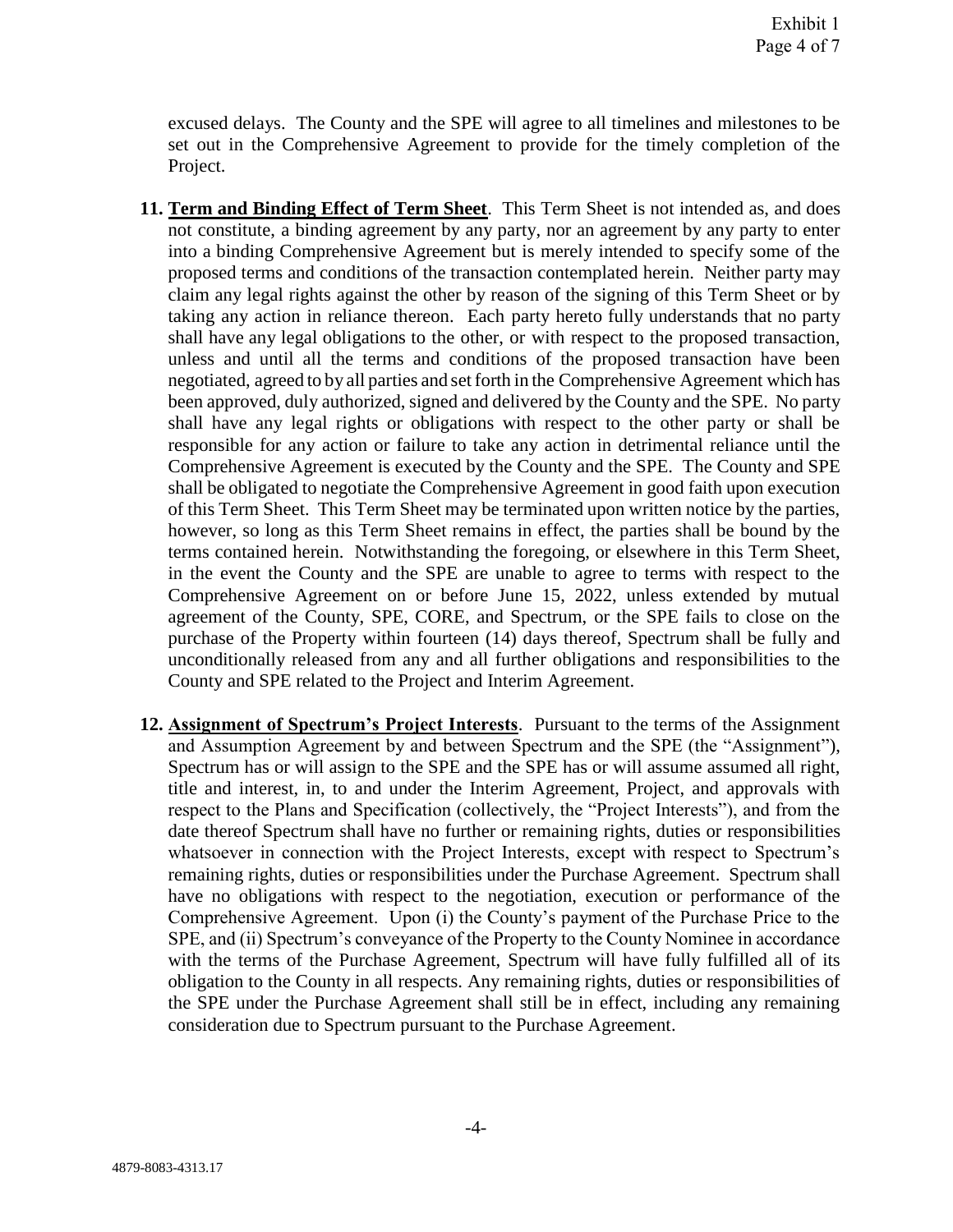13. Authority. The parties executing this Term Sheet agree that he or she is properly authorized as a member, employee, representative, agent or officer of his or her respective party and he or she is duly authorized to execute this Term Sheet. This Term Sheet can be executed via electronic means in one or more counterparts.

[Signatures on following page]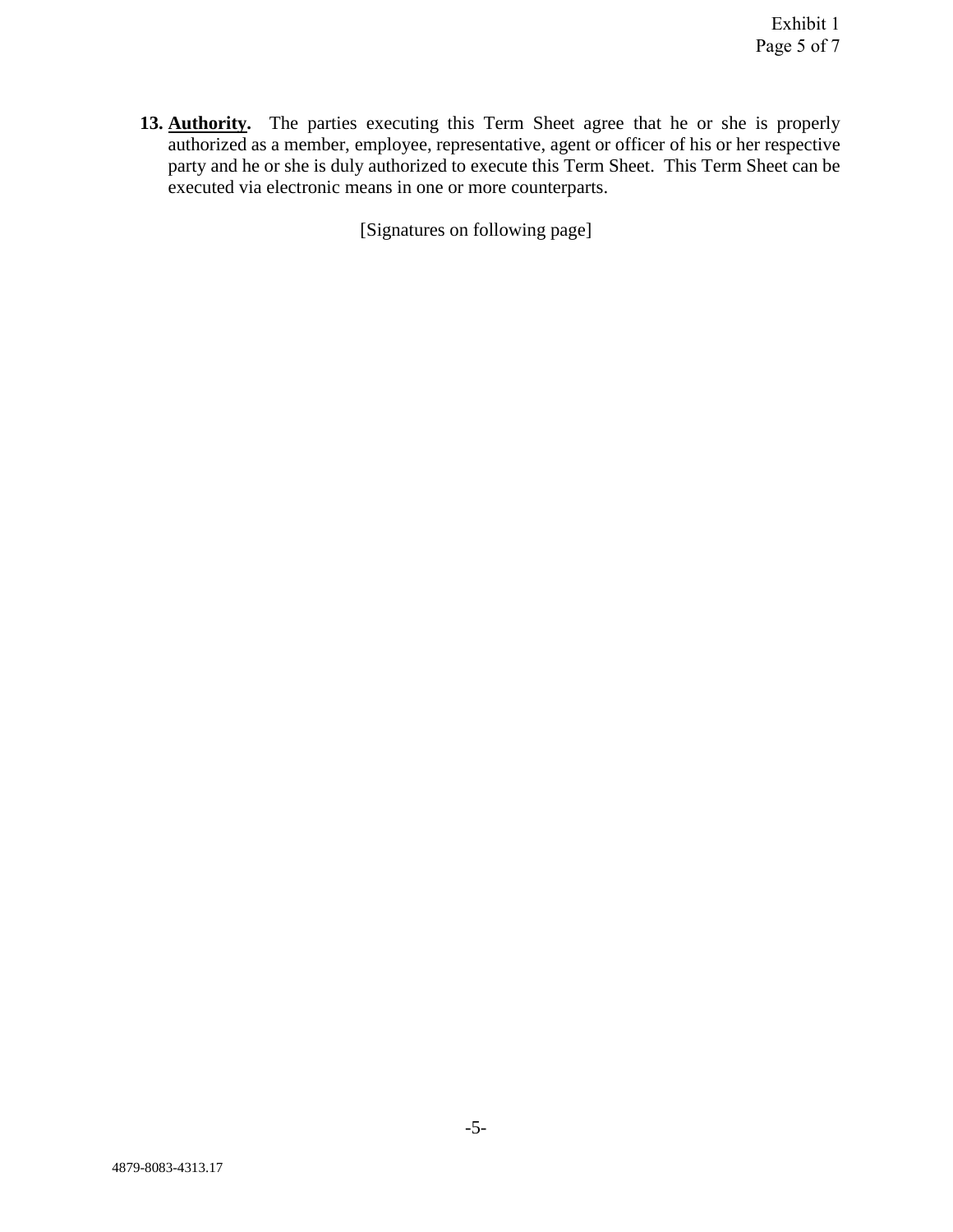### BROWARD COUNTY, FLORIDA

| ᡣ<br>11IAP |  |  |  |
|------------|--|--|--|

#### CORE BROWARD SOE, LLC

-DocuSigned by: C

|              |  | りゃりん |  |  |  |
|--------------|--|------|--|--|--|
| $B\Lambda$ . |  |      |  |  |  |

Title:

# CORE CONSTRUCTION SERVICES OF FLORIDA, LLC

-DocuSigned by: Poger Bavn - Davn<br>|GF107001472... By:

Title:

 $\bullet$ 

# SPECTRUM INVESTORS, LLC

-DocuSianed by: Sluldon E. Gross By:

Title: